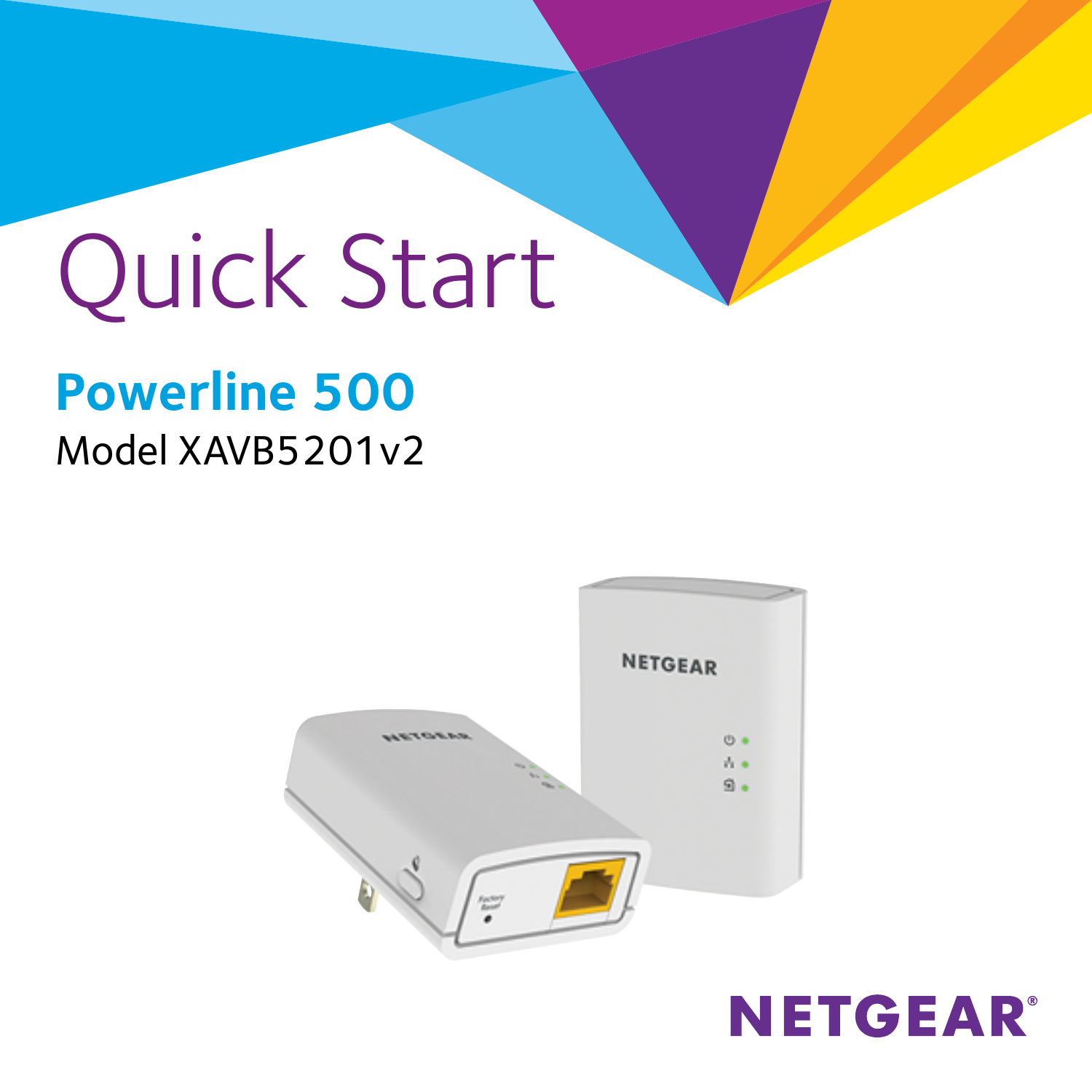# **Package Contents**

In some regions, a resource CD is included with your product.







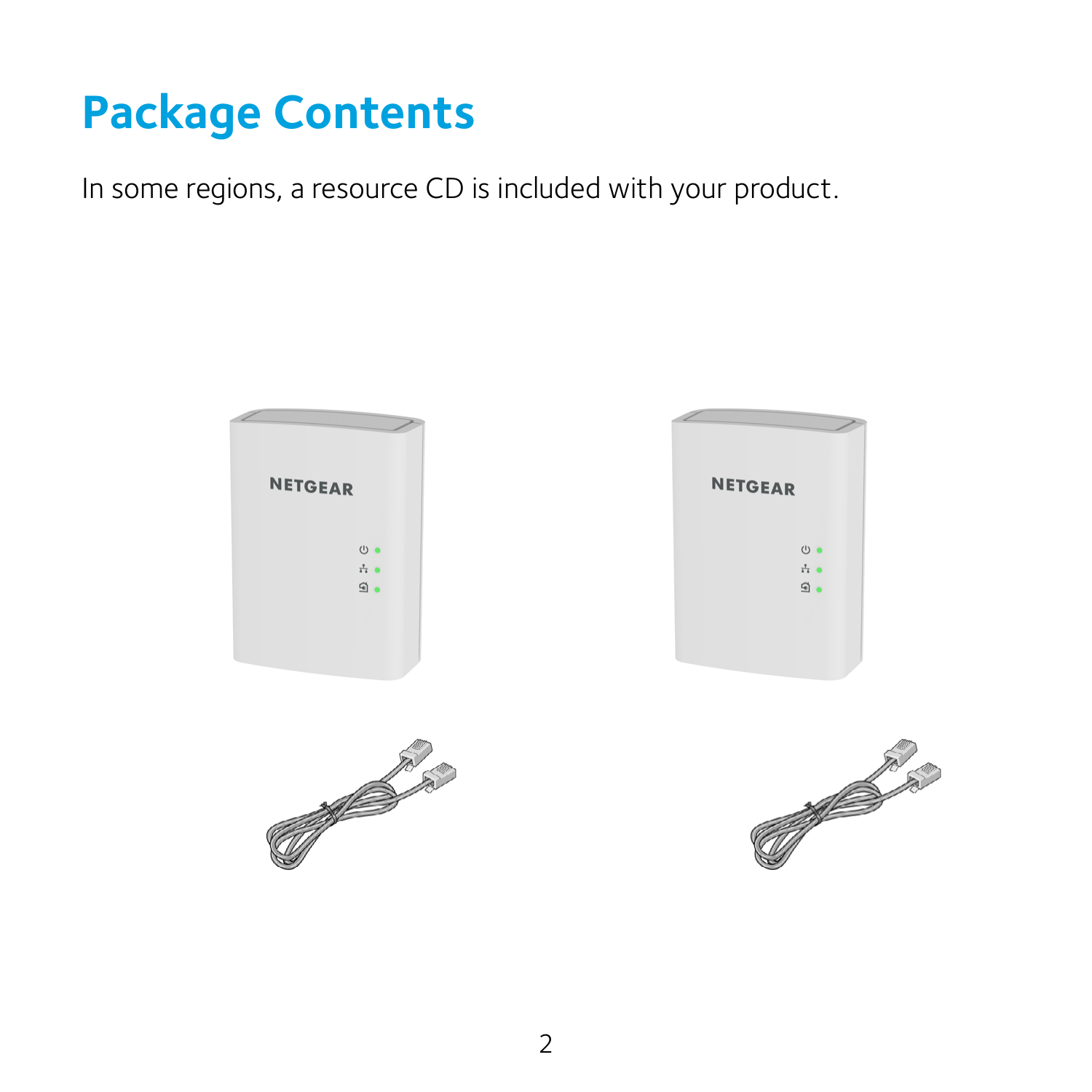# **Getting Started**

Powerline networking solutions give you an alternative to Ethernet-only or wireless networks by extending your signal using the electrical wiring. Plug 2 or more compatible Powerline 500 devices into electrical outlets to create or extend your wired home network. In addition to Powerline 500 devices, you can add Homeplug AV certified adapters, for a total of up to 16 devices. For a complete list of Homeplug AV certified devices, go to *[http://www.homeplug.org/certified\\_products](http://www.homeplug.org/certified_products)*.

You can use the Pick A Plug feature to choose the best combination of outlets.

You can use the Security button on each Powerline device to secure the links between the Powerline devices.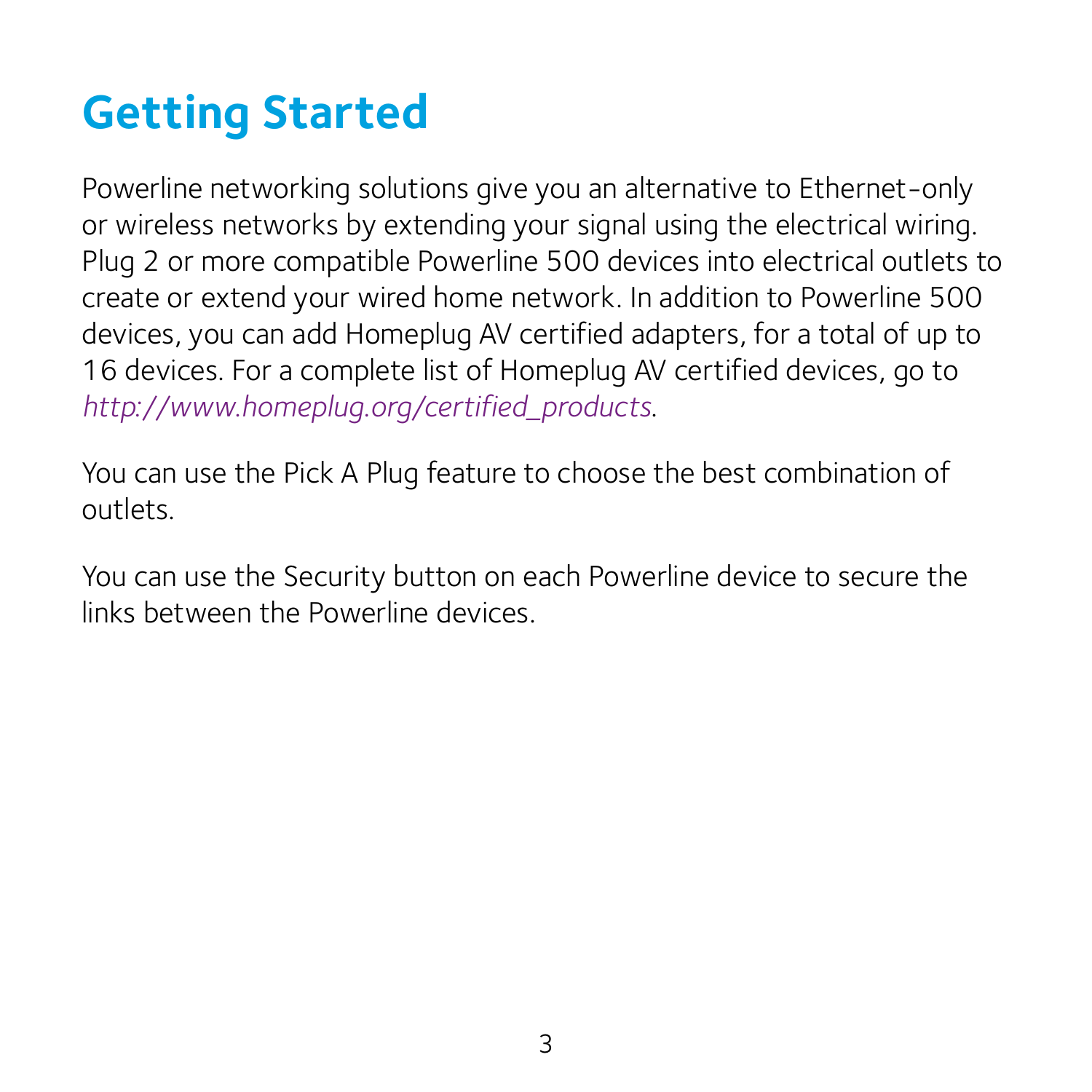## **Meet Your Adapter**

Before you install your adapter, familiarize yourself with its LEDs, buttons, and port.

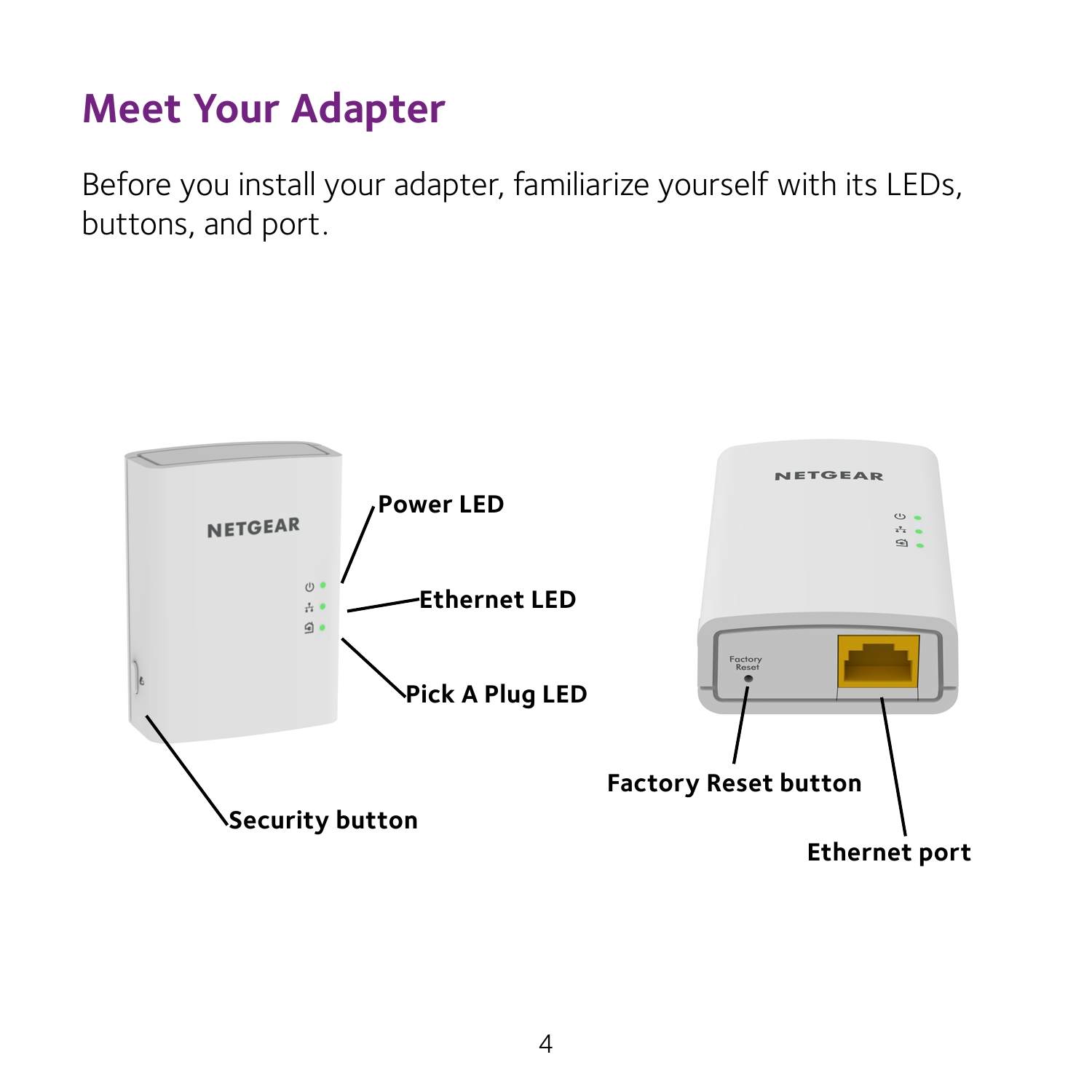| Power LED       | <b>Solid green.</b> The electrical power is on.                                 |
|-----------------|---------------------------------------------------------------------------------|
|                 | <b>Blinking amber</b> . The adapter is in power saving mode.                    |
| (1)             | <b>Blinking green.</b> The adapter is in the process of setting up<br>security. |
|                 | <b>Off.</b> There is no electrical power.                                       |
| Ethernet LED    | <b>Solid.</b> The Ethernet port is linked.                                      |
| ᅲ               | <b>Off.</b> There is no Ethernet connection.                                    |
| Pick A Plug LED | The Pick A Plug feature lets you pick the electrical outlet with                |



the strongest link rate, indicated by the color displayed by the LED:

**Solid**. The adapter is connected to a Powerline network.

- **• Green**. Link rate > 80 Mbps (best)
- **• Amber**. Link rate > 50 and < 80 Mbps (better)
- **Red**. Link rate  $<$  50 Mbps (good)

**Off**. The adapter has not found any other compatible Powerline devices using the same encryption key.

Factory Reset button Press the **Factory Reset** button for one second, then release it to return the Powerline adapter to its factory default settings.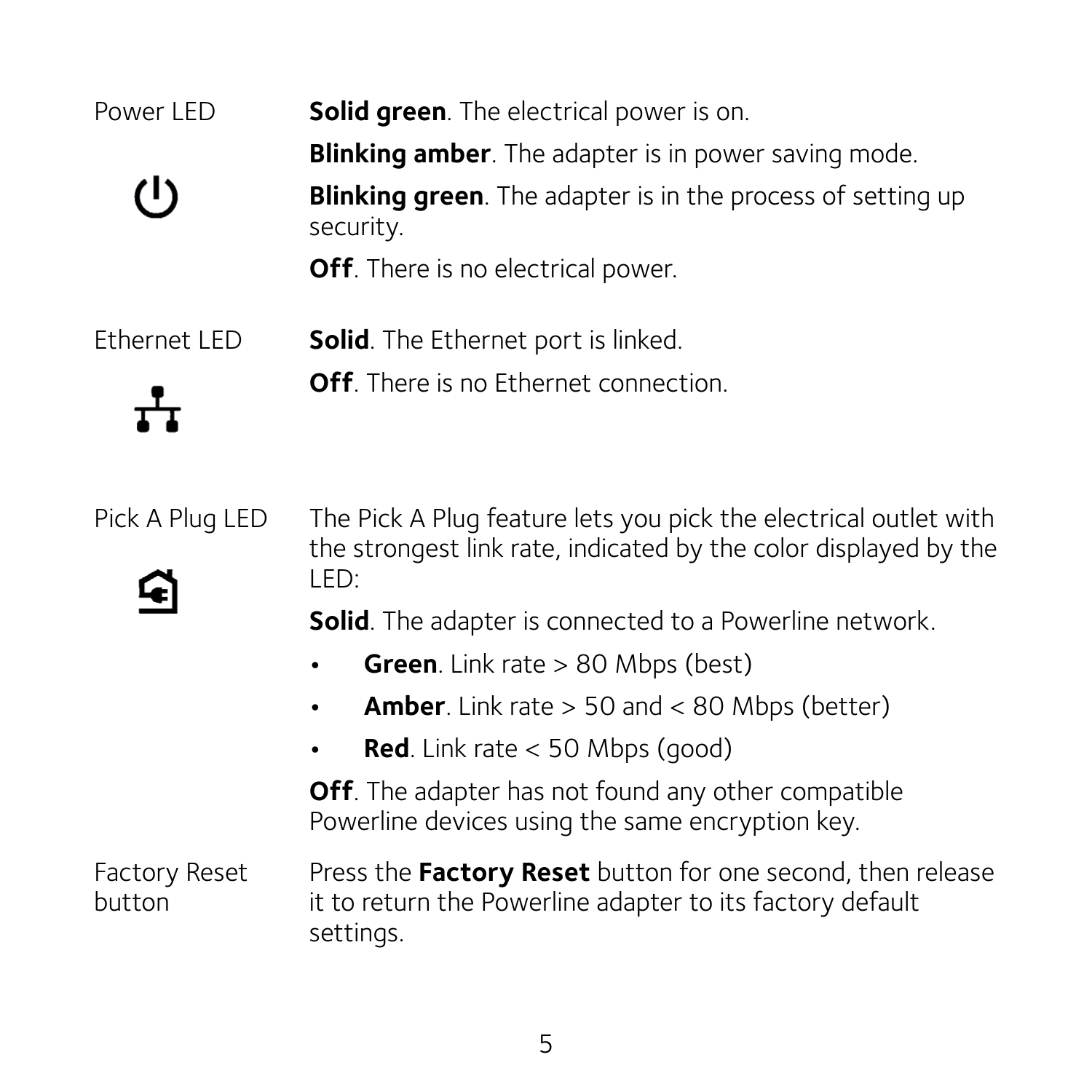- Ethernet port Connect your computers, networking equipment, and other equipment that uses an Ethernet cable, to your Powerline network.
- Security button Use the **Security** button to create a secure Powerline network.

**Warning***: Do not press the* **Security** *button on the Powerline adapter until installation is complete and the adapters are communicating with each other (indicated by the blinking Pick A Plug LED). Pressing this button too soon can temporarily disable Powerline communication. If this occurs, use the* **Factory Reset** *button to return the Powerline adapter to its factory default settings.*

Note: If, after creating a secure Powerline network, you want to add another adapter, perform a factory reset on all of the adapters and then perform this procedure.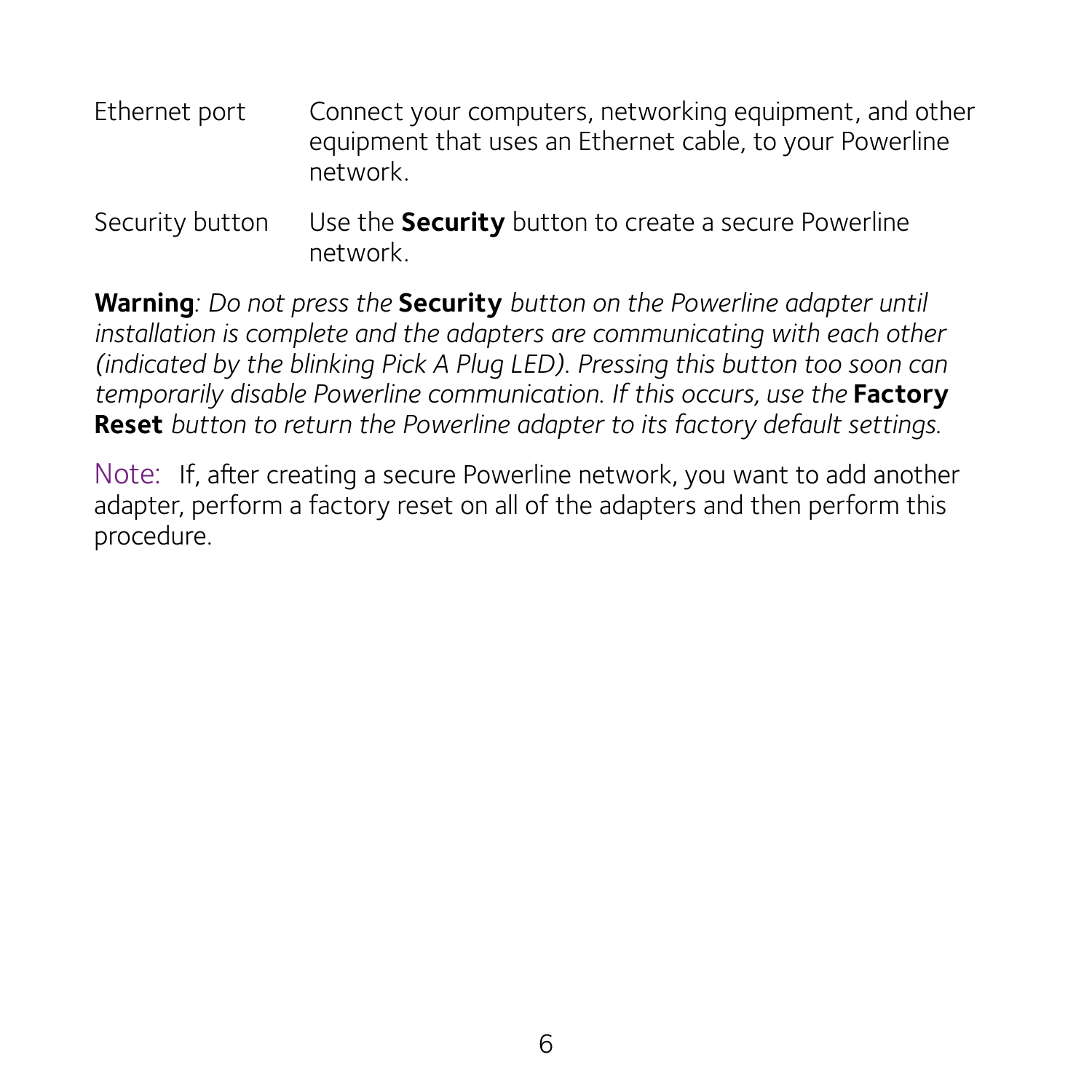### **Install Your Adapters**

Note: Do not plug your Powerline adapters into extension cords, power strips, or surge protectors.

Room 1 Room 2

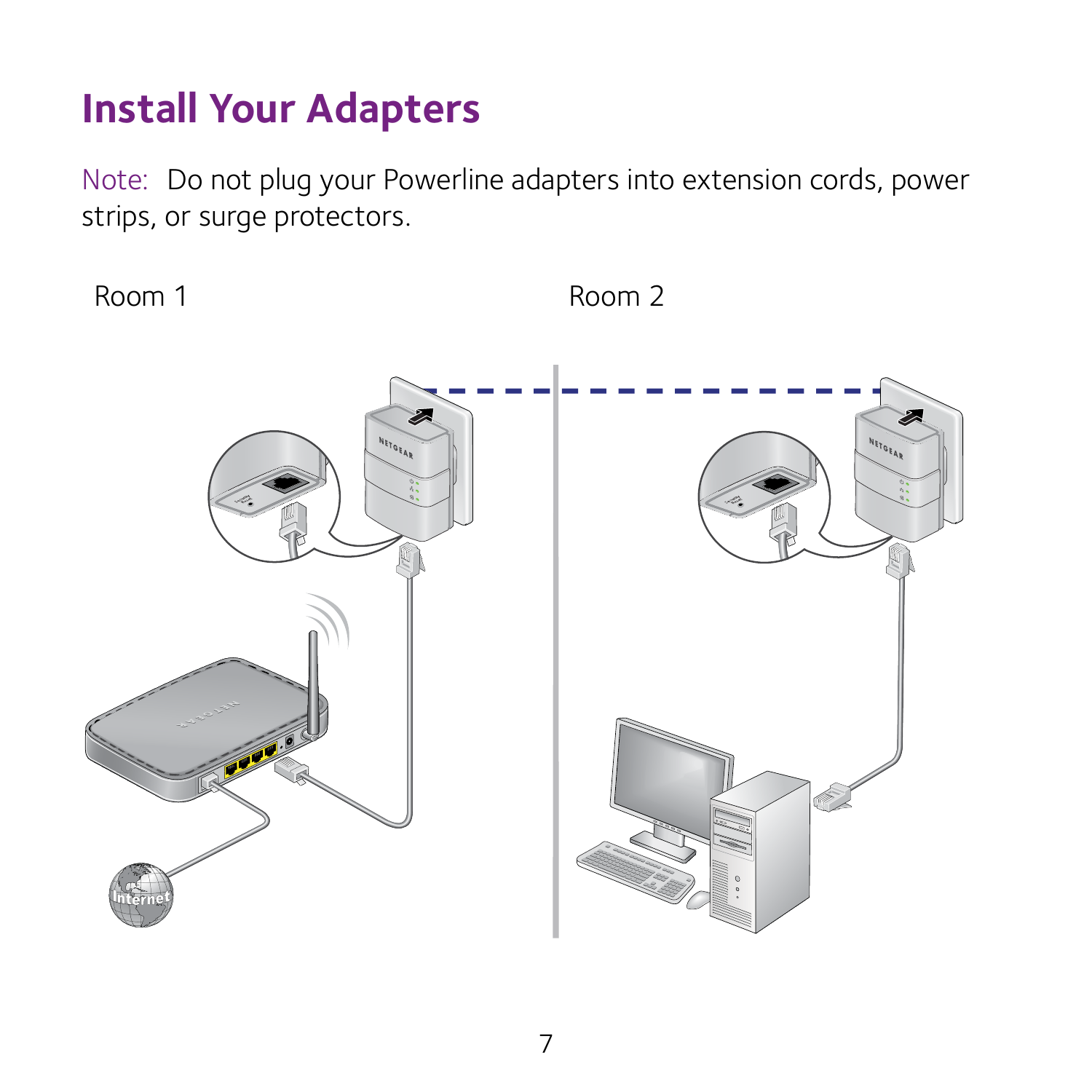## **Secure Your Network**

#### ¾ **To create a secure network:**

- 1. Plug in your new adapters.
- 2. Wait until the Pick A Plug LEDs are blinking.
- 3. Press the **Security** button for two seconds, then press the **Security** button on one of the other adapters in your existing network for two seconds. Both buttons must be pressed within two minutes.

Note: The **Security** button does not work in power saving mode (see [Troubleshooting Tips on page 10\)](#page-9-0).

**Warning***: Do not press the* **Security** *button on the Powerline adapter until installation is complete and the adapters are communicating with each other (indicated by the blinking Pick A Plug LED). Pressing this button too soon can temporarily disable Powerline communication. If this occurs, use the* **Factory Reset** *button to return the Powerline adapter to its factory default settings.*

Note: If, after creating a secure Powerline network, you want to add another adapter, perform a factory reset on all of the adapters and then perform this procedure.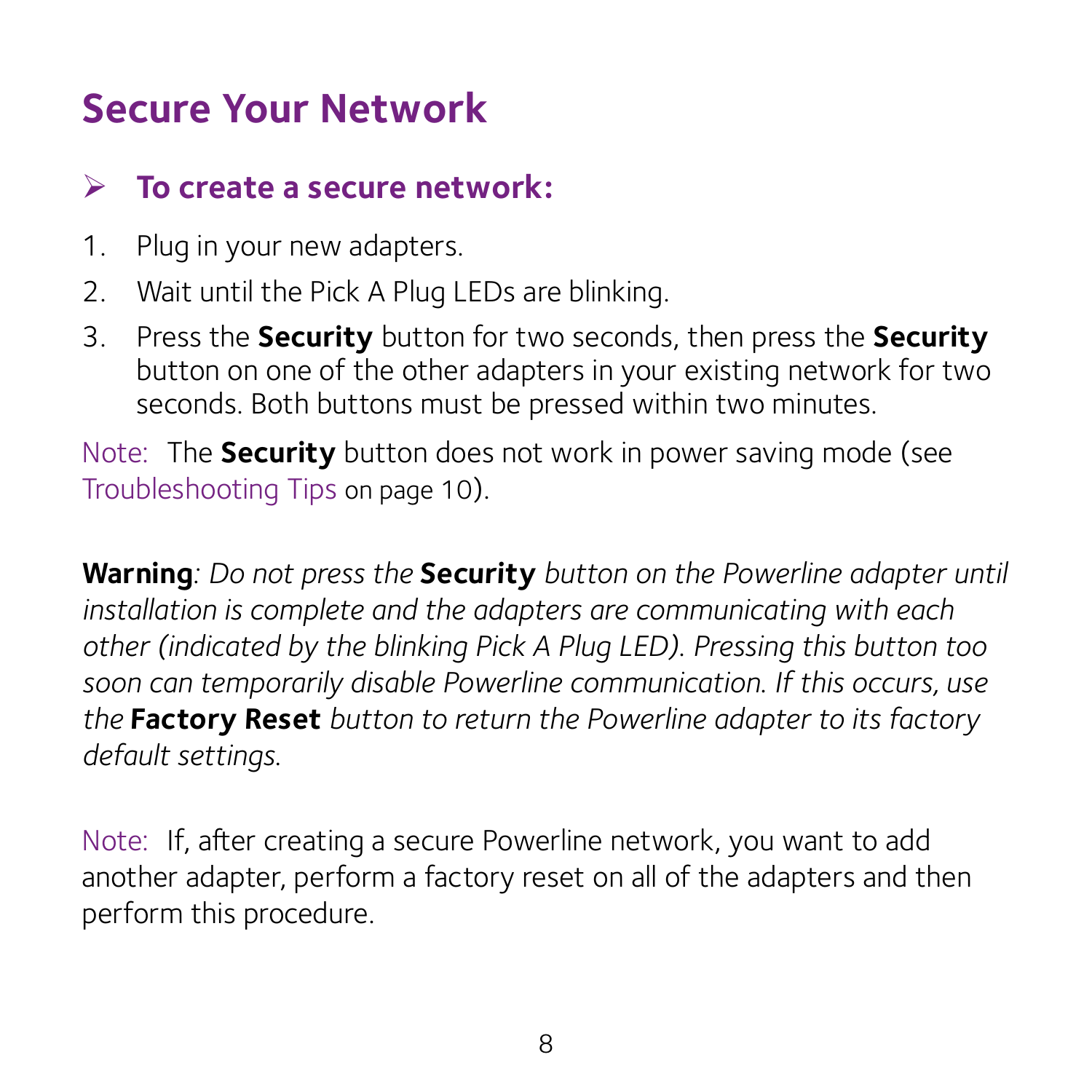## **Add Adapters**

To add adapters before you have configured the security feature, just plug them in and connect the adapters to your equipment.

Note: Do not plug your Powerline adapters into extension cords, power strips, or surge protectors.

#### ¾ **To add adapters to a Powerline network with security set:**

- 1. Plug in and connect the new adapters.
- 2. On all of the previously installed adapters, press and hold the **Factory Reset** button for one second.

This returns them to the factory settings.

- 3. Secure the Powerline network:
	- a. On any of the adapters, press and hold the **Security** button for two seconds.
	- b. On any one of the other adapters, press and hold the **Security** button for two seconds.

Both buttons must be pressed within two minutes.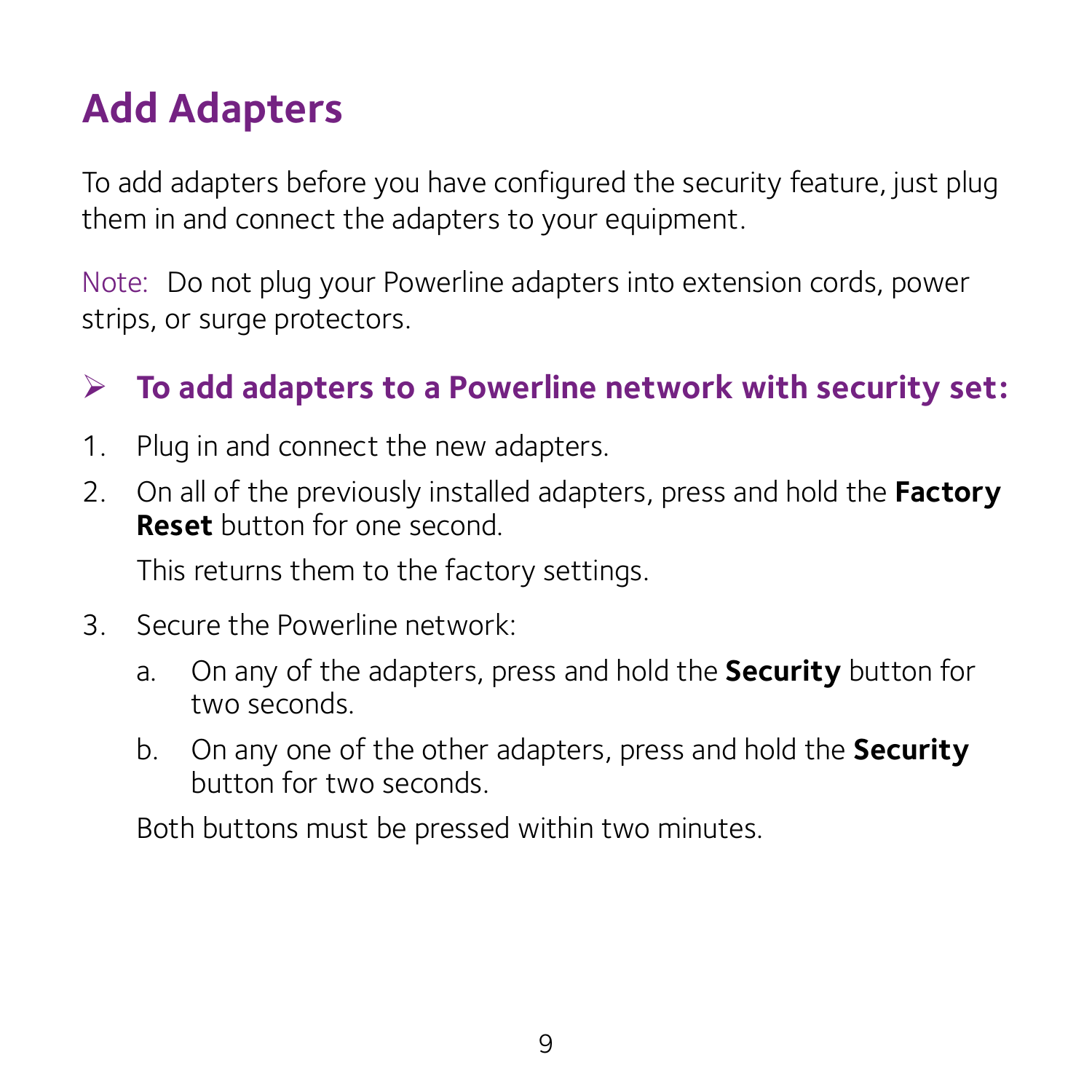# <span id="page-9-0"></span>**Troubleshooting Tips**

| Power LED is off.                   | Make sure that power is supplied to the electrical<br>outlet, and that the Powerline devices are not plugged<br>into an extension cord, power strip, or surge protector. |
|-------------------------------------|--------------------------------------------------------------------------------------------------------------------------------------------------------------------------|
| Power LED is blinking<br>amber.     | Power saving mode occurs when the Ethernet LED is<br>off. This can occur in the following circumstances:                                                                 |
|                                     | The Ethernet cable is unplugged.<br>$\bullet$                                                                                                                            |
|                                     | The device connected through the Ethernet cable<br>$\bullet$<br>is turned off                                                                                            |
|                                     | The adapter is idle for 10 minutes.<br>$\bullet$<br>It returns to normal mode within two seconds<br>after the Ethernet link is up.                                       |
| Pick A Plug LED is off.             | If you have set network security, make sure<br>$\bullet$<br>that all Power line devices are using the same<br>encryption key; see the online user manual for<br>details. |
|                                     | Press the Factory Reset button on each device for<br>one second to return the Powerline adapter to its<br>factory default settings.                                      |
| Pick A Plug LED is<br>amber or red. | Move the Powerline device closer to the other<br>Powerline devices.                                                                                                      |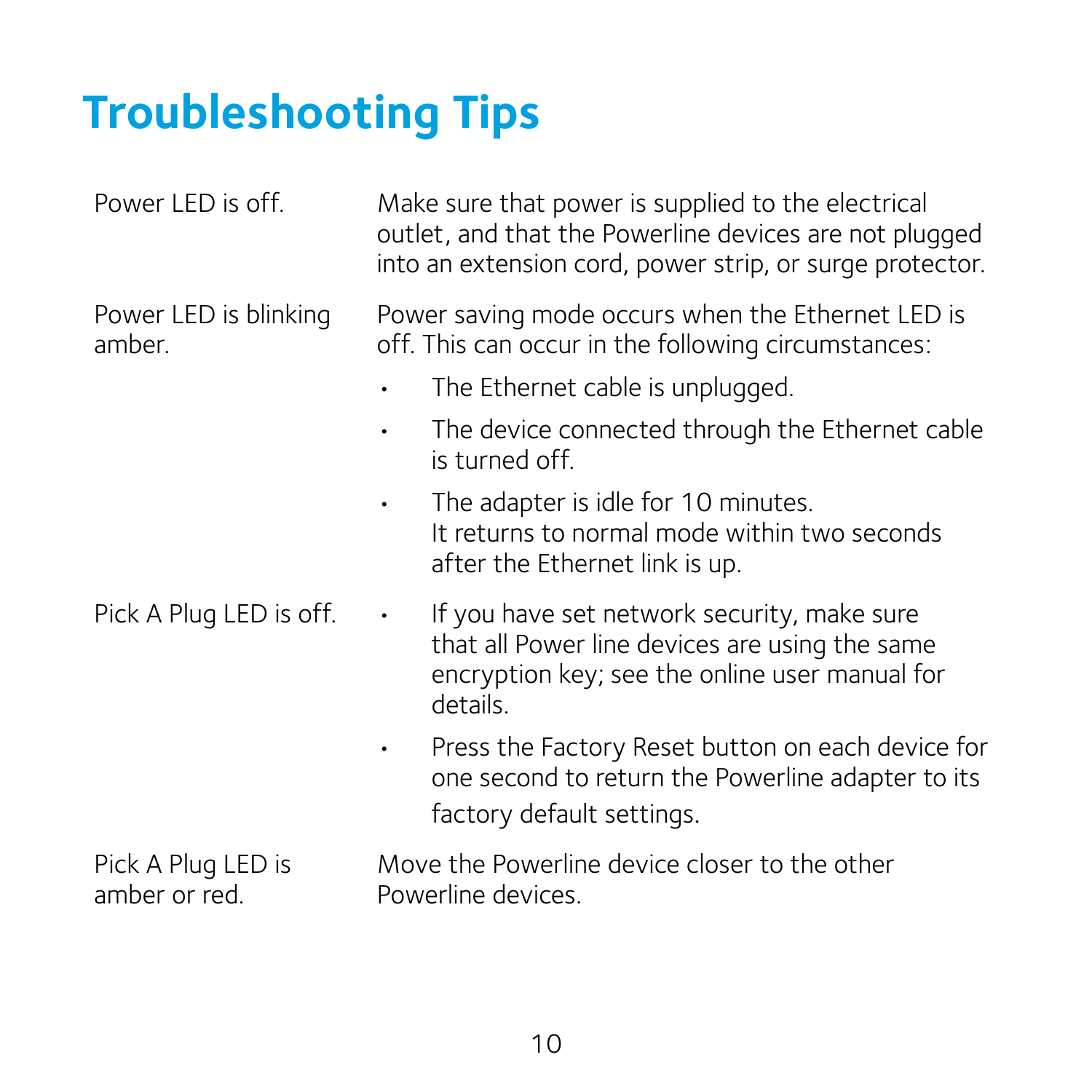- Ethernet LED is off. Make sure that the Ethernet cables are working and securely plugged into the devices.
	- • Press the **Factory Reset** button on each device for one second to return the Powerline adapter to its factory default settings.